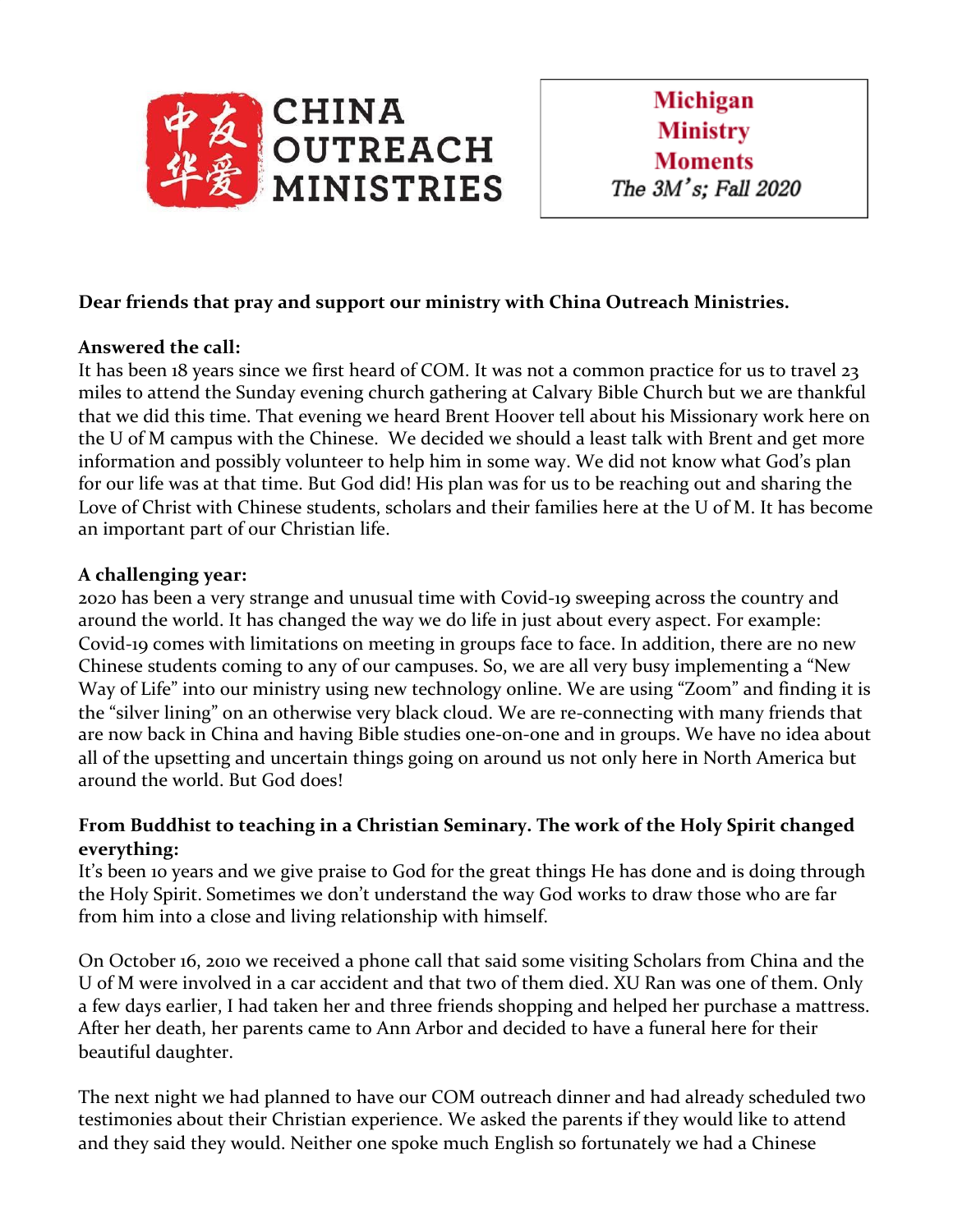volunteer there to interpret for them. God moved Lynn to give the girl's father a bilingual Bible as a gift during the introduction time and he started reading it right away.

To make a long story short when they returned to China they were guided by the Holy Spirit to a Christian church. Here they found love, compassion, healing and Jesus. A few months later they were Baptized and began counseling parents who had also lost their only child and were grieving as they had grieved. A short time later Xu Bin attended seminary and is now teaching in a Christian seminary in China. He told me recently that he still carries that Bible with him.



Open attached video to hear their story (10 minutes)

We can only imagine how many lives will be touched as a result of God's allowing this tragic loss that changed everything for this family years ago.

We thank you for your friendship and partnership in this vital and timely ministry.

Please pray:

- For all our families who are trying to figure ways of gathering together for the holidays.
- Especially now when the government in China is placing more restrictions on Christians.
- For new ways to keep connecting with the Chinese who are here and also those who are back in China
- For our ability to continue reaching out and connecting and serving our China Friends.

In His service, Lynn and Mary COM Team Leaders @ The University of Michigan

Our *Mission work is made possible through donations from friends like you. Thank you! If God is moving you to be part of our financial support team, Great! A one time gift or regular monthly donations, either is fine. Here are a couple of ways you can support our ministry,*

- *● On line at [www.chinaoutreach.org](http://www.chinaoutreach.org/) Choose Lynn and Mary Degener*
- *● Mail your check directly to: China Outreach Ministries*

*555 Gettysburg Pike, Suite A-200*